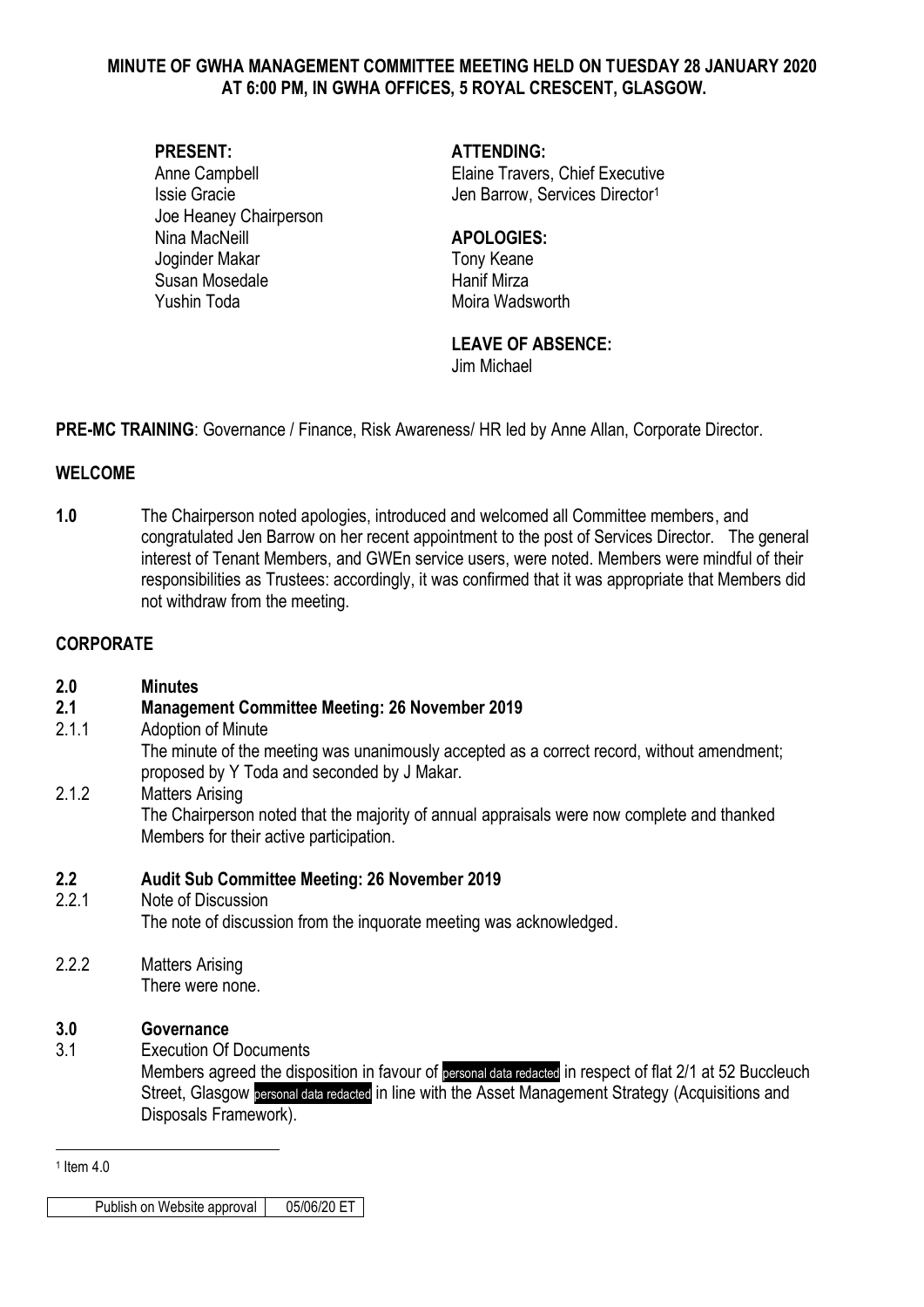- 3.2 Membership Applications Report No.1 was considered. There were no new applications.
- 3.3 Registers: Notifiable Events / Data Breaches Report No.2 was considered, and SHR<sup>2</sup> closure of NE 1003456 was acknowledged. Members noted that the three asset disposals, and the two supported accommodation leases, are reportable in line with SHR statutory guidance. There were no data breaches to report.
- 3.4 Sub Committee Membership Members reviewed membership of the sub-committees and, mindful of current leaves of absence and succession planning, it was agreed that S Mosedale attends the ASC<sup>3</sup> and GWEn Board meetings, and N MacNeill the SSC<sup>4</sup> , proposed by Y Toda and seconded by A Campbell.
- 3.5 Contingency Planning: Festive Close Review Report No.4 was considered. Reassured of appropriate learning and action from the procedural noncompliance, Members committed to festive close arrangements continuing, subject to the exigencies at the time.
- 3.6 MC Membership Strategy: Committee Training Forum Report No.5 was considered, with Members noting the plan for the CTF 2020.
- 3.7 GWHA/GWEn Procurement Alignment Members considered Report No. 6, agreeing the GWHA/GWEn procurement alignment principles and charging proposals; and delegating scrutiny of the implementation arrangements to the Audit Sub-Committee.
- **4.0** ATC<sup>5</sup> evaluation/Rent Policy/Service Engagement Strategy feedback Report No.7 was considered, and the quick turnaround and reporting on the outcomes from the 20<sup>th</sup> ATC acknowledged. Members noted a healthy atmosphere at the Event, with lots of interaction and genuine opportunities for tenants to influence priorities and decisions. Staff and tenant evaluations were considered, with positive feedback for the conference and service provision welcomed; and opportunities for learning noted for further action and response. The comprehensive rent review presentation, and the City Building service launch were noteworthy, with the promotion of MC Membership acknowledged, and the Service Engagement Strategy for 2020/21, including the participation opportunities, and commitment to a 21<sup>st</sup> ATC on 23/01/21 endorsed. The timing of the good close/garden competition announcements was noted for further discussion within the 2020/21 MC Services Plan.

Progressing to the rent review consultation, Members welcomed the impressive 199 responses this year: with 42 (21%) from the ATC; and the remainder from the pre-ATC consultation initiative to proactively contact a minimum 10% of tenants.

Of the 177 tenants expressing a view<sup>6</sup>, 70% were in favour of the rent proposal, with higher levels of support (77%)<sup>7</sup> from those attending the ATC, than from the pre-ATC consultation (69%). Welcoming this level of support in the midst of a challenging backdrop and rent restructuring

1

<sup>2</sup> Scottish Housing Regulator

<sup>3</sup> Audit Sub Committee

<sup>4</sup> Staffing Sub Committee

<sup>5</sup> Annual Tenants Conference

<sup>6</sup> 3 tenants left the ATC prior to the rent consultation; and 19 tenants asked in the pre-ATC consultation were indifferent to the proposal <sup>7</sup> 2019 ATC: 87.5% in support of proposal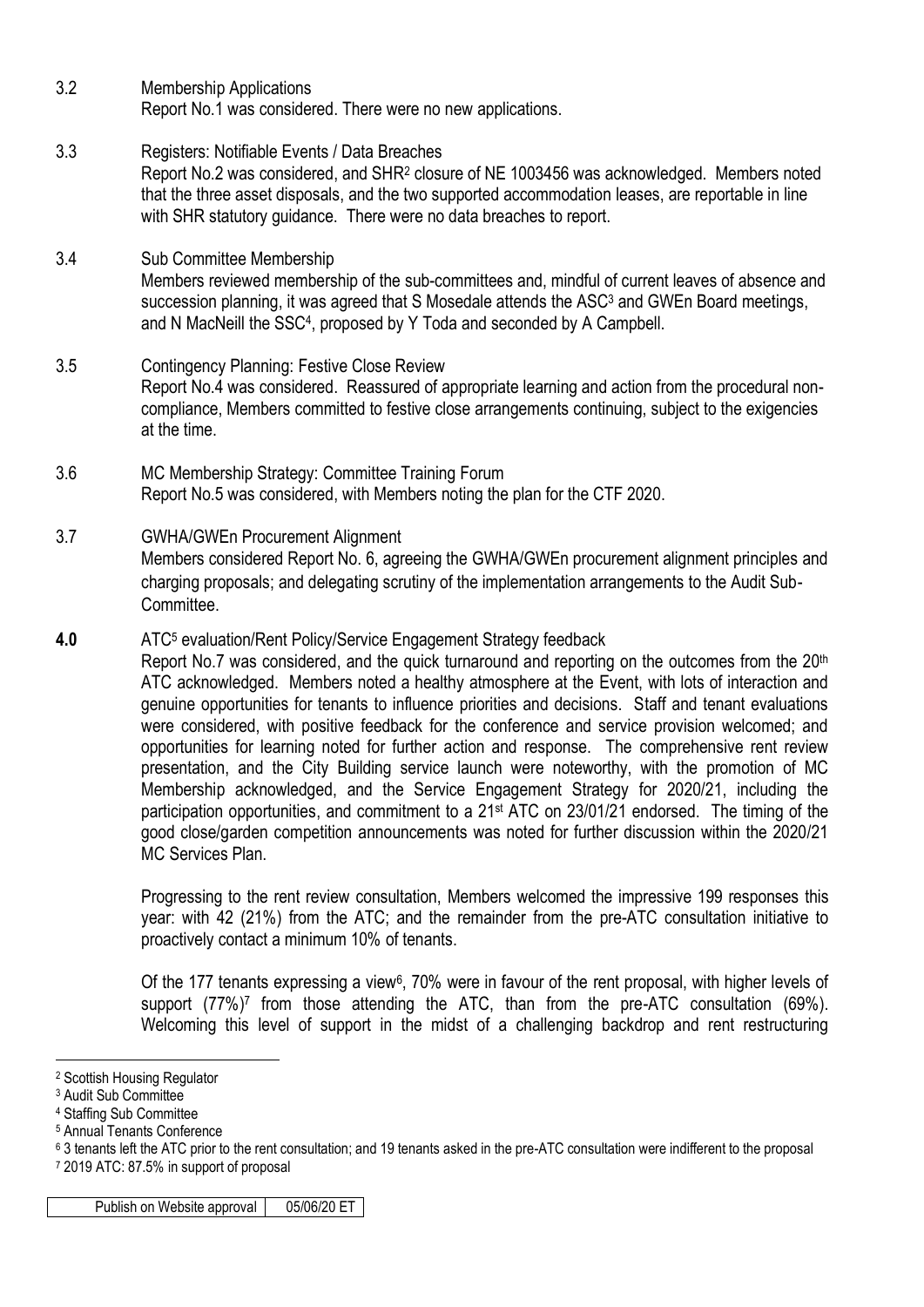programme, Members unanimously approved the proposed average rent increase of 2.2%, effective from 28 March 2020: translating to 0% for 73% of one and two apartment properties; and 1.7% plus a maximum of £3.20 per week for the remainder of properties. Members noted that service charges (notably stair-cleaning and backcourt/garden maintenance) were set separately from the rent and reflected the actual cost of providing the service.

#### **SERVICES**

#### **5.0 Property Services**

- 5.1 **AMS<sup>8</sup>: Acquisitions and Disposals** Report No.8 was considered, with Members noting the impending disposal of the three properties.
- 5.2 SHQS<sup>9</sup> Progress Report

Report No.9 was considered. Members acknowledged 88% compliance against the 90% year-end target (93% and 95% respectively excluding exemptions and abeyances); with the majority (60%) of the overall unit fails (61 units), relating to the "Energy Efficient" criterion, anticipated to reduce by c40% by the year-end.

- 5.3 H&S: Asbestos Survey 5 Royal Crescent Report No.10 was considered. Noting the reassuring outcome of the contamination investigation report, Members agreed closure of the Action Plan, subject to the communications as outlined, and completion of the scheduled works.
- 5.4 Procurement Strategy Report No.11 was considered, with Members approving the Procurement Strategy 2020-25 including the updated guide and the outline planned procurement activity for 2020/21.
- 5.4.1 Procurement Delivery Plan (PDP) 2019/20: Progress Report No.12 was considered. Members noted the impact from slippage in the appointment of consultants, and requested confirmation to the next meeting that this procurement was in hand.
- 5.4.2 Investment Programme: 5 year plan Report No.13 was considered and the 5-year plan, outlining an ambitious £23m in investment works, was approved.
- 5.4.3 Proposed PDP<sup>10</sup> 2020/21 Members noted that Report No. 14 was well advanced and would be available for the MC meeting 31/03/20.
- 5.5 Fire Safety Plan

Report No.15 was considered, with Members noting plans for increasing compliance from the current 17% within the 2021 target timescale.

### **OTHER BUSINESS**

## **6.0 Any Other Urgent Business**

Procurement Report – Response Repairs Contract Report No.16 was considered, with Members noting the contract awards in line with previous delegated authority.

<sup>8</sup> Asset Management Strategy

1

<sup>9</sup> Scottish Housing Quality Standard

<sup>10</sup> Procurement Delivery Plan

Publish on Website approval | 05/06/20 ET